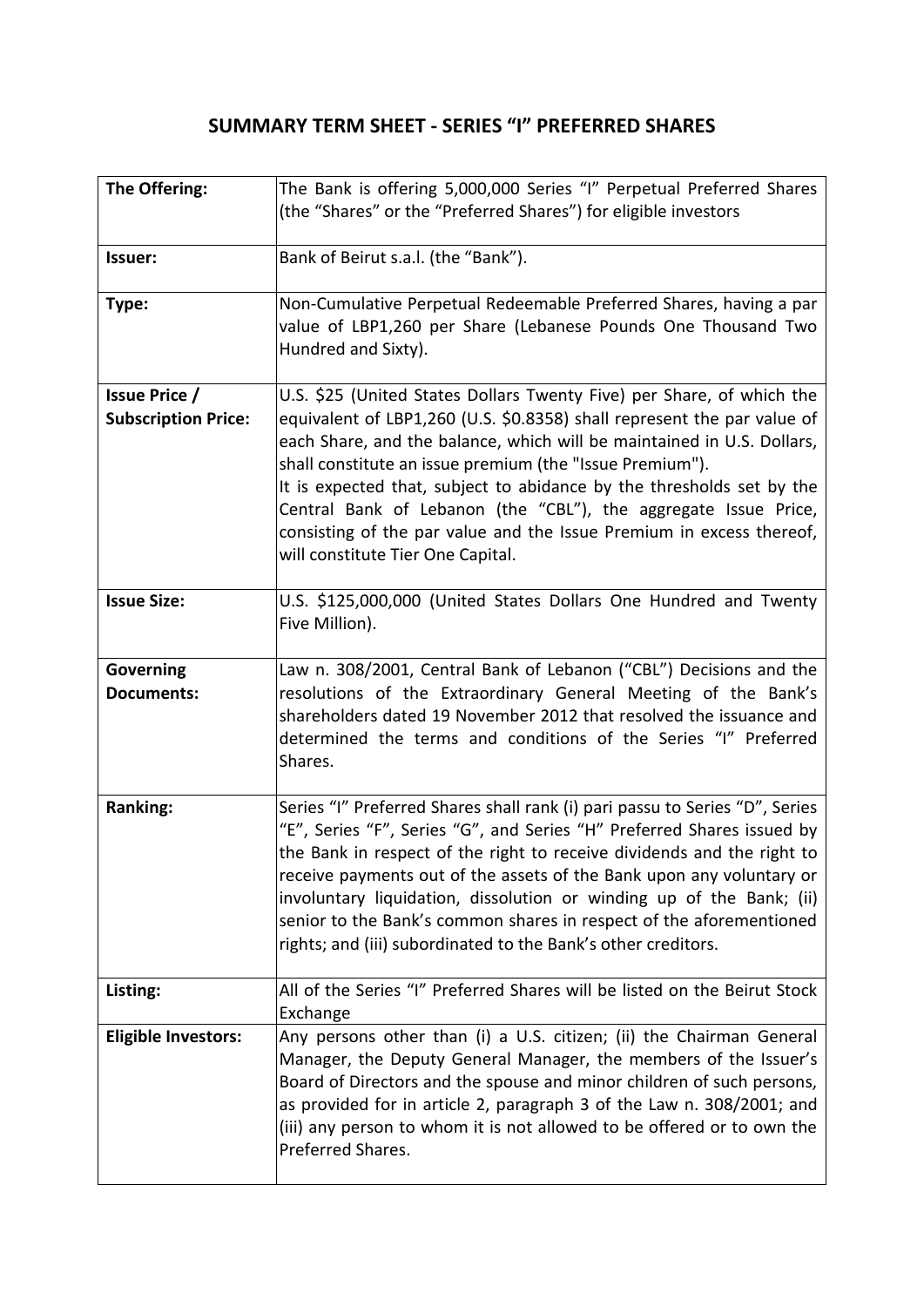| <b>Minimum</b>                                                                                   | Subscription shall be only in Units, with a minimum subscription of one                                                                                                                                                                                                                                                                                                                                                                                                                                                                                                                                                                                                                                                                                                                                                                                                                                                                                                                                                                                                                                                                                                                                                                                                                                                                                                                                                                                                                                                                                                                                                                                                                                                                                                                                                                                                                                                                                                                                                                                                                                                                                                                                                                                                                                                                                                                                                                                                                                                                                                                                                                                                                                       |
|--------------------------------------------------------------------------------------------------|---------------------------------------------------------------------------------------------------------------------------------------------------------------------------------------------------------------------------------------------------------------------------------------------------------------------------------------------------------------------------------------------------------------------------------------------------------------------------------------------------------------------------------------------------------------------------------------------------------------------------------------------------------------------------------------------------------------------------------------------------------------------------------------------------------------------------------------------------------------------------------------------------------------------------------------------------------------------------------------------------------------------------------------------------------------------------------------------------------------------------------------------------------------------------------------------------------------------------------------------------------------------------------------------------------------------------------------------------------------------------------------------------------------------------------------------------------------------------------------------------------------------------------------------------------------------------------------------------------------------------------------------------------------------------------------------------------------------------------------------------------------------------------------------------------------------------------------------------------------------------------------------------------------------------------------------------------------------------------------------------------------------------------------------------------------------------------------------------------------------------------------------------------------------------------------------------------------------------------------------------------------------------------------------------------------------------------------------------------------------------------------------------------------------------------------------------------------------------------------------------------------------------------------------------------------------------------------------------------------------------------------------------------------------------------------------------------------|
| <b>Subscription:</b>                                                                             | Unit, and each Unit consisting of 100 Shares.                                                                                                                                                                                                                                                                                                                                                                                                                                                                                                                                                                                                                                                                                                                                                                                                                                                                                                                                                                                                                                                                                                                                                                                                                                                                                                                                                                                                                                                                                                                                                                                                                                                                                                                                                                                                                                                                                                                                                                                                                                                                                                                                                                                                                                                                                                                                                                                                                                                                                                                                                                                                                                                                 |
|                                                                                                  | (i.e., U.S. \$2,500 = 1 Unit / U.S. \$5,000 = 2 Units / U.S. \$7,500 = 3 Units)                                                                                                                                                                                                                                                                                                                                                                                                                                                                                                                                                                                                                                                                                                                                                                                                                                                                                                                                                                                                                                                                                                                                                                                                                                                                                                                                                                                                                                                                                                                                                                                                                                                                                                                                                                                                                                                                                                                                                                                                                                                                                                                                                                                                                                                                                                                                                                                                                                                                                                                                                                                                                               |
| <b>Preferential Rights</b><br>of Series "D", "E",<br>"F", "G" and "H"<br><b>Preferred Shares</b> | Holders of Series "D", Series "E", Series "F", Series "G" and Series "H"<br>Preferred Shares issued by the Bank shall have a preferential right to<br>subscribe to Series "I" Preferred Shares, pro rata respectively to their<br>participation through preferred shares in the Bank's capital.                                                                                                                                                                                                                                                                                                                                                                                                                                                                                                                                                                                                                                                                                                                                                                                                                                                                                                                                                                                                                                                                                                                                                                                                                                                                                                                                                                                                                                                                                                                                                                                                                                                                                                                                                                                                                                                                                                                                                                                                                                                                                                                                                                                                                                                                                                                                                                                                               |
| <b>Maturity Tenor</b><br><b>Redemption:</b>                                                      | Perpetual, subject to call option at the discretion of the Bank as<br>defined hereinafter. The Bank shall have the right, in its sole discretion,<br>but subject to abidance by the ratios and regulations of the CBL and<br>the Banking Control Commission ("BCC"), to redeem on each<br>Redemption Date (as defined hereinafter), all or part of the Series "I"<br>Preferred Shares (but not less than 25% of the total number of such<br>Shares, on pro rata basis between the Series "I" Preferred<br>Shareholders).<br>"Redemption Date" shall mean (i) for the first time, the last Business<br>Day of the financial year during which falls the 5th anniversary of the<br>Extraordinary General Meeting of the Bank's shareholders which will<br>ascertain the validity and payment of the capital increase by virtue of<br>which the Shares are issued; (ii) the corresponding Business Day every<br>consecutive 2 years thereafter; and (iii) any date determined by the<br>Bank after the date of issuance of the Preferred Shares, in case of<br>occurrence of any event, the result of which is to prevent the Bank<br>from booking the value of the Preferred Shares as Tier One capital or<br>from keeping the Issue Premium in foreign currency. To exercise its call<br>option, the Bank shall, at least 60 Business Days prior to the<br>Redemption Date, inform all holders of Shares by way of publication in<br>two local Newspapers of its firm and irrevocable intent to redeem all<br>or part of the Preferred Shares, as the case may be.<br>Should the Bank exercise this call option, holders of the Series "I"<br>Preferred Shares will be obliged to transfer to the Bank their Shares,<br>and the Bank, in exchange thereof, shall pay to the holders, on the<br>Redemption Date, a consideration equal only to the Issue Price of the<br>redeemed Shares, i.e., U.S. \$25 per Preferred Share (the "Redemption<br>Price", which will be subject to adjustment in case of stock split),<br>irrespectively of any increase in the value of such Preferred Share, but<br>without prejudice to the right of the holders to receive the distribution<br>payments for the Redemption Year as more fully described here<br>below, and any Annual Dividend that the General Meeting of the<br>Bank's shareholders has resolved to distribute but that has not been<br>actually paid yet. Following the redemption of the Preferred Shares,<br>the redeemed Preferred Shares will be cancelled and the Bank's<br>Extraordinary General Meeting of shareholders will take all necessary<br>measures to keep the Bank's capital unchanged, and to amend the<br>Bank's by-laws accordingly. |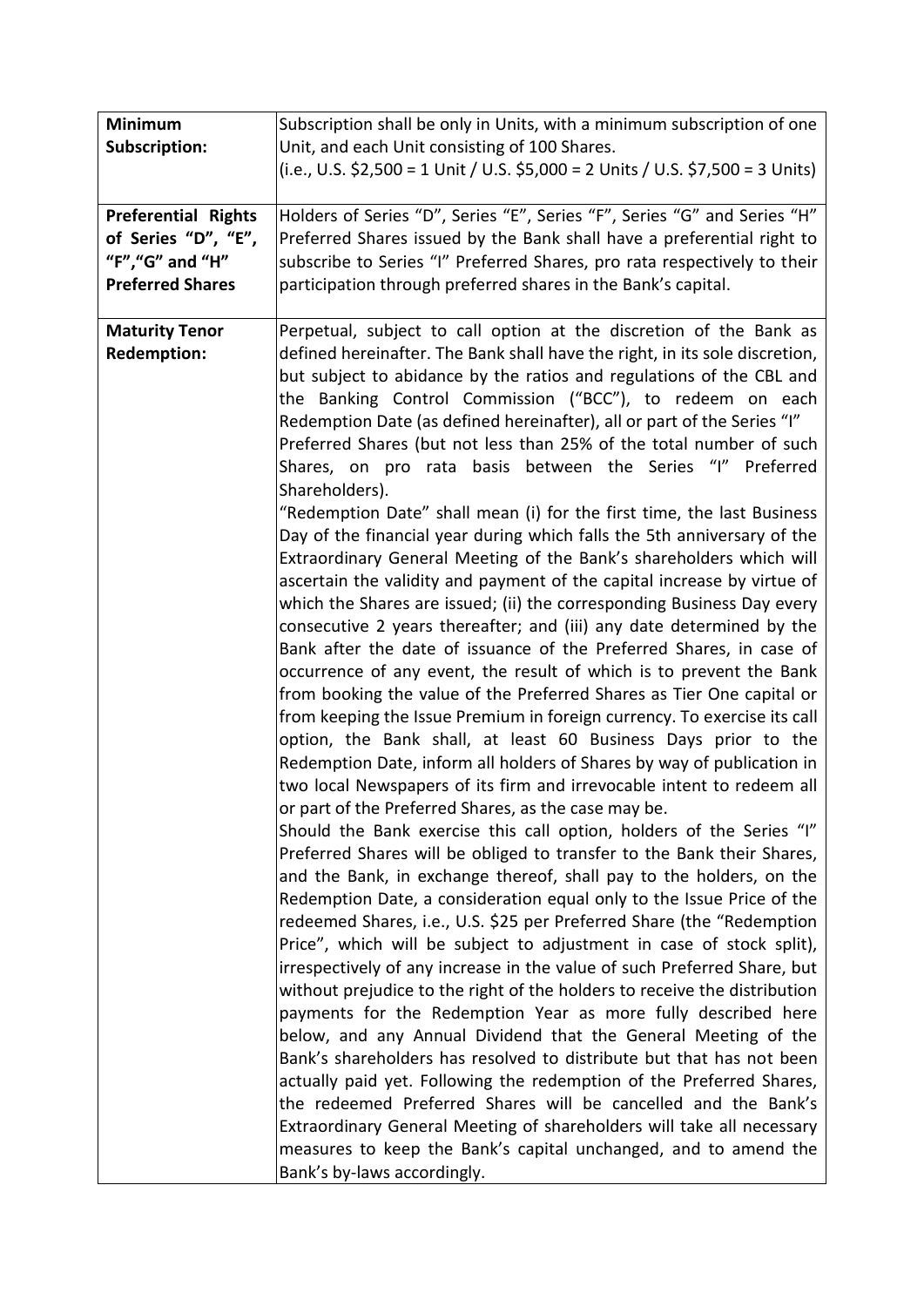|                          | For the avoidance of doubt, it is clearly understood that the Bank has<br>no obligation whatsoever to purchase or redeem the Preferred Shares.                                                                                                                                                                                                                                                                                                                                                                                                                                                                                                                                                                                                                                                                                                                                                                                                                                                                                                                                                                                                                                                                                                                                                                                                                                                                                                                                                                                                                                                                                                                                                                                                                                                                                                                                                                                                                                                                                                                    |
|--------------------------|-------------------------------------------------------------------------------------------------------------------------------------------------------------------------------------------------------------------------------------------------------------------------------------------------------------------------------------------------------------------------------------------------------------------------------------------------------------------------------------------------------------------------------------------------------------------------------------------------------------------------------------------------------------------------------------------------------------------------------------------------------------------------------------------------------------------------------------------------------------------------------------------------------------------------------------------------------------------------------------------------------------------------------------------------------------------------------------------------------------------------------------------------------------------------------------------------------------------------------------------------------------------------------------------------------------------------------------------------------------------------------------------------------------------------------------------------------------------------------------------------------------------------------------------------------------------------------------------------------------------------------------------------------------------------------------------------------------------------------------------------------------------------------------------------------------------------------------------------------------------------------------------------------------------------------------------------------------------------------------------------------------------------------------------------------------------|
| Dividend:                | The Series "I" Preferred Shares shall earn an annual dividend (the<br>"Annual Dividend") equal to 6.75% per year of the Issue Price (subject<br>to adjustment in case of stock split), provided that (i) there are enough<br>Declared Net Profits to allow the payment of such Annual Dividend; (ii)<br>the Bank is in compliance with all ratios imposed by the CBL and the<br>BCC; and (iii) the Bank's Ordinary General Meeting of shareholders<br>resolves the distribution of the Annual Dividend. It is the intention of<br>the Board of Directors to declare annual distributions in respect of the<br>Preferred Shares, subject to availability of sufficient net income for the<br>concerned financial year, and to recommend to the Bank's Ordinary<br>General Meeting of shareholders that it resolves such distribution; it<br>being noted that the General Meeting must resolve such distribution<br>when sufficient Declared Net Profits are available, unless a legal or<br>regulatory reason prevents said distribution.<br>For the purpose hereof, "Declared Net Profits" shall mean the Bank's<br>audited consolidated net profits, as approved by the Ordinary General<br>Meeting of the Bank's shareholders, after tax and after deduction of<br>the legal and statutory reserves and all reserves required by the CBL<br>and the BCC applicable regulations.<br>Without prejudice to the above mentioned conditions required for the<br>payment of the Annual Dividend, if the Declared Net Profits for any<br>relevant year are not sufficient to allow the payment of all amounts<br>that are due with respect to the outstanding preferred shares of<br>various series issued by the Bank and then outstanding, the Bank's<br>General Meeting of shareholders may resolve the distribution to the<br>holders of such preferred shares, including the holders of Series "I"<br>Preferred Shares, the available Declared Net Profits, on a pro rata basis<br>between the holders of the preferred shares of all series then<br>outstanding. |
| <b>Dividend Payment:</b> | Payment of the Annual Dividend, if and when resolved by the Bank's<br>General Meeting of shareholders, shall be made annually within a<br>period of 15 days following the date of the relevant Ordinary General<br>Meeting of shareholders during which (i) the Bank's annual audited<br>accounts for the relevant financial year are approved; and (ii) the<br>Annual Dividend distribution is resolved. The Annual Dividend of 6.75%<br>being stated for a full fiscal year, it shall be adjusted, on a pro rata<br>basis of the relevant period, for the fraction of year during which the<br>issuance of the Preferred Shares occurs. In case of redemption of the<br>Series "I" Preferred Shares as described above, the Annual Dividend<br>due to the holders of such Preferred Shares for the year during which<br>redemption occurs (the "Redemption Year") shall be paid during the<br>year following the Redemption Year, within a period of 15 days<br>following the date of the Ordinary General Meeting of shareholders                                                                                                                                                                                                                                                                                                                                                                                                                                                                                                                                                                                                                                                                                                                                                                                                                                                                                                                                                                                                                              |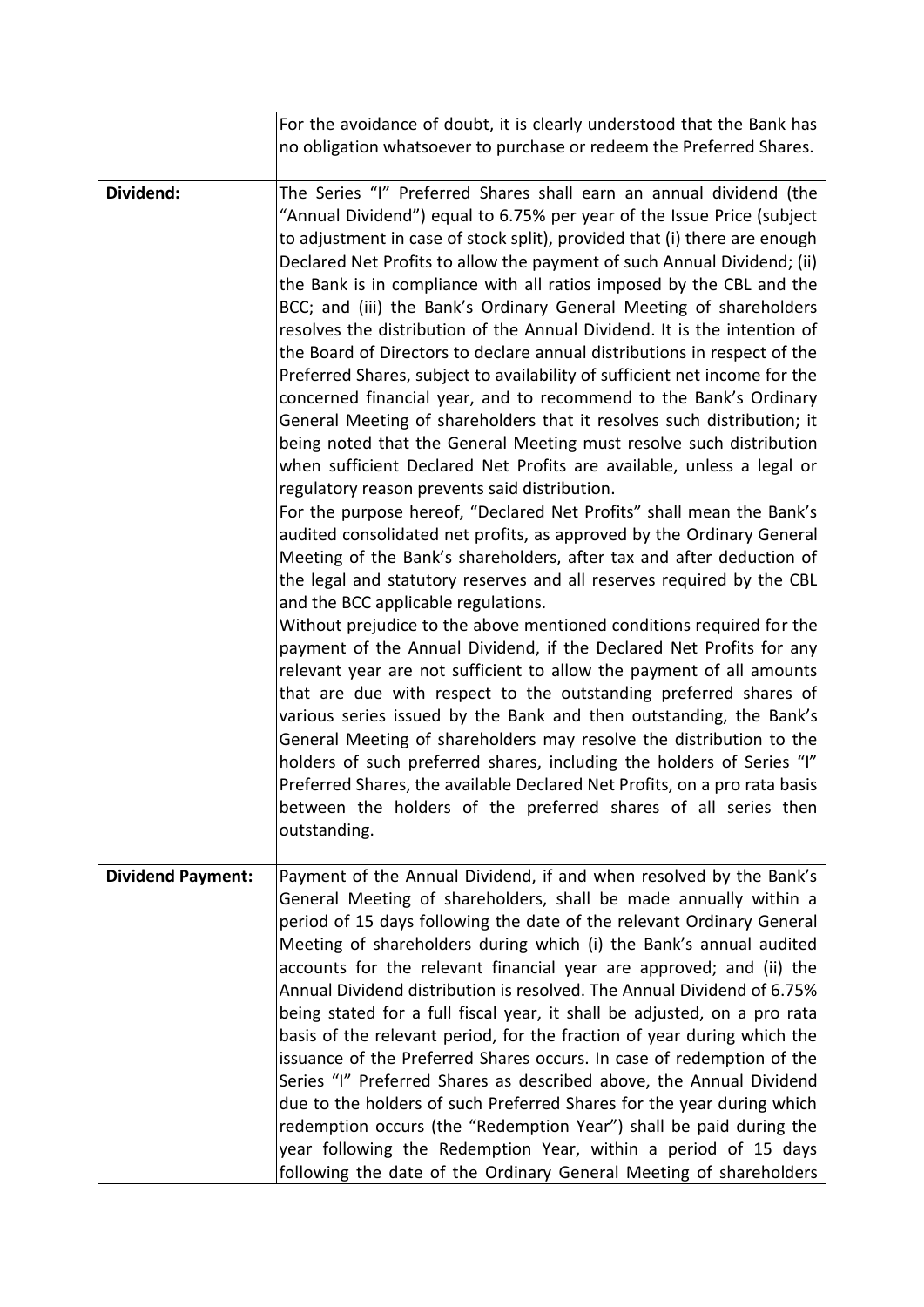|                                                                                             | during which (i) the Bank's annual audited accounts for the<br>Redemption Year are approved; and (ii) the corresponding Annual<br>Dividend distribution is resolved. Any remaining dividends after the<br>payment of the Annual Dividend (and after payment of the<br>distributions due on the Series "D", Series "E", Series "F", Series "G"<br>and Series "H" Preferred Shares issued by the Bank) shall be shared on<br>a pro rata basis exclusively among the holders of the common shares<br>of the Bank. Annual Dividend distributions are subject to withholding<br>tax, currently at the rate of 5%. The tax on distribution will be borne by<br>the holders of Series "I" Preferred Shares and withheld from the<br>Annual Dividend distributions, as per the applicable laws and<br>regulations. |
|---------------------------------------------------------------------------------------------|------------------------------------------------------------------------------------------------------------------------------------------------------------------------------------------------------------------------------------------------------------------------------------------------------------------------------------------------------------------------------------------------------------------------------------------------------------------------------------------------------------------------------------------------------------------------------------------------------------------------------------------------------------------------------------------------------------------------------------------------------------------------------------------------------------|
| <b>Dividend Not</b>                                                                         | The right to payment of the Annual Dividend on the Series "I"                                                                                                                                                                                                                                                                                                                                                                                                                                                                                                                                                                                                                                                                                                                                              |
| <b>Cumulative:</b>                                                                          | Preferred Shares shall not be cumulative. If for any reason the Annual<br>Dividend is not declared and/or if its distribution is not resolved, or if<br>the amount of the Annual Dividend declared and paid is less than<br>6.75% of the Issue Price, the holders of Series "I" Preferred Shares will<br>not be entitled to subsequently receive such Annual Dividend or the<br>balance thereof, in whole or in part as the case may be, whether or not<br>funds are or subsequently become available.                                                                                                                                                                                                                                                                                                     |
| Liquidation<br><b>Preference:</b>                                                           | In the event of a dissolution, winding-up or liquidation of the Bank,<br>each holder of Preference: Series "I" Preferred Shares shall be entitled                                                                                                                                                                                                                                                                                                                                                                                                                                                                                                                                                                                                                                                          |
|                                                                                             | to receive out of the assets of the Bank, in priority to any payment to<br>the holders of the Bank's common shares, an amount equal to the<br>Issue Price (subject to adjustment in case of stock split) multiplied by<br>the number of Series "I" Preferred Shares held by such holder of Series<br>"I" Preferred Shares, in addition to any Annual Dividend, if any, the<br>distribution of which has been decided by the Bank's General Meeting<br>of shareholders, but the payment of which has not actually been<br>effected yet.                                                                                                                                                                                                                                                                     |
|                                                                                             |                                                                                                                                                                                                                                                                                                                                                                                                                                                                                                                                                                                                                                                                                                                                                                                                            |
| <b>Restrictions on</b><br><b>Payment of</b><br><b>Dividends to</b><br><b>Common Shares:</b> | So long as any Preferred Shares of Series "D", "E", "F", "G", "H" and/or<br>"I" shall be outstanding, the Bank shall not declare or pay any dividend<br>upon its common shares during any fiscal year, unless and until all<br>distributions in respect of the Preferred Shares have been made, for<br>each Series in accordance with its terms and conditions.                                                                                                                                                                                                                                                                                                                                                                                                                                            |
| <b>Restrictions on the</b><br>Participation to the<br><b>Bank's Reserves:</b>               | Without prejudice to the rights devolving on the Preferred Shares as<br>specifically mentioned herein, holders of Series "I" Preferred Shares<br>shall not be entitled to participate to the Bank's reserves or to benefit<br>from any distributions resulting from the capital increase of the Bank<br>by way of conversion of the Bank's reserves and/or retained earnings<br>into capital.                                                                                                                                                                                                                                                                                                                                                                                                              |
| <b>Restrictions on</b>                                                                      | Holders of Series "I" Preferred Shares shall have the right to maintain                                                                                                                                                                                                                                                                                                                                                                                                                                                                                                                                                                                                                                                                                                                                    |